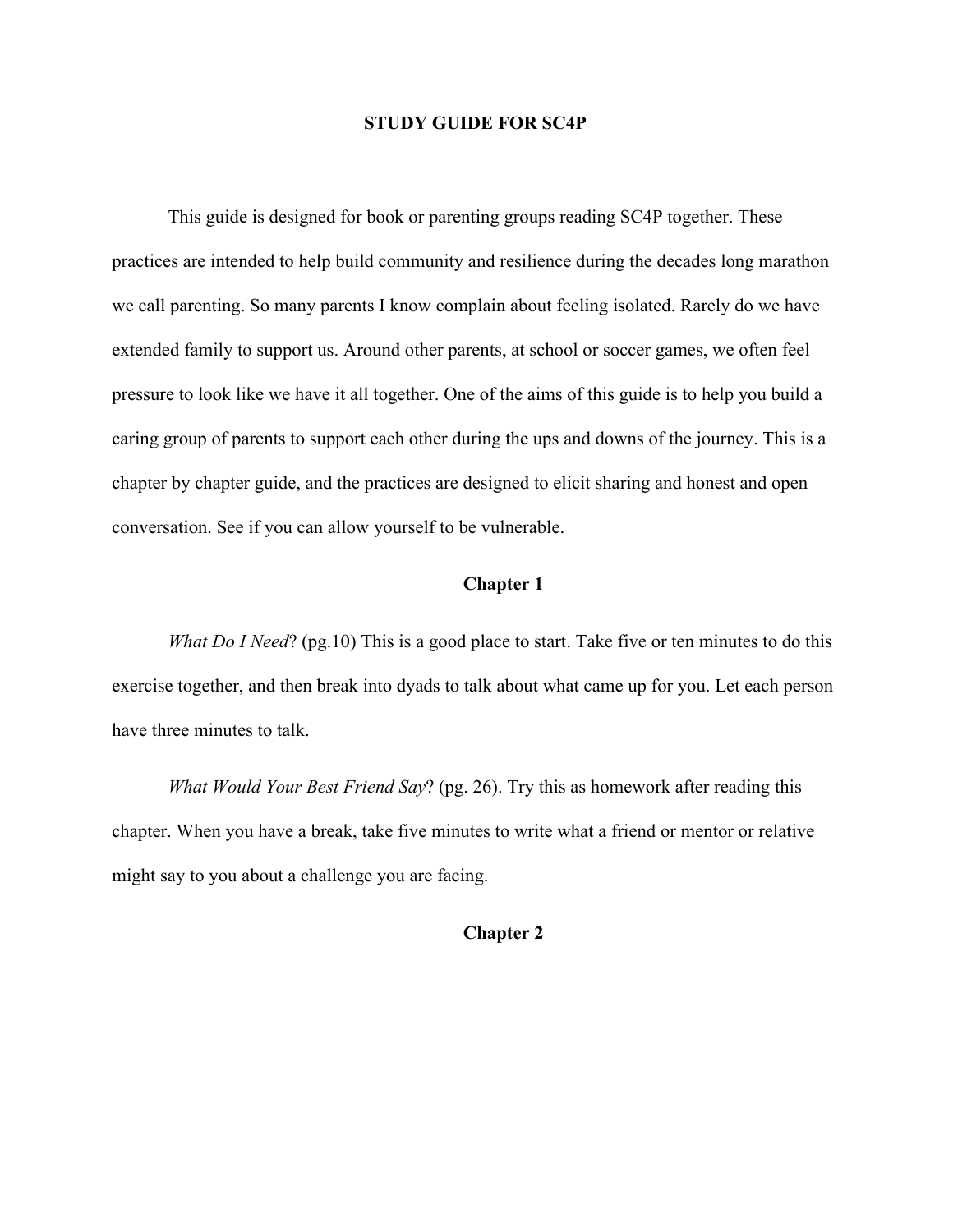*When Have You Needed a Life Raft*? (pg. 35). Share times when you've lost it. Humor helps bring us together. Then all listen to *Self-Compassion Life Saver for Parents,* Audio Track 2. Discuss what phrases or words speak to you.

For homework, try *What Works for You*? Experiment with these new skills and see what helps.

# **Chapter 3**

*What is Your Fantasy*? (pg. 72). We all have hopes and dreams for our children. But it is important to bring awareness to your unlived life. Try this practice in the group and discuss what arises for you.

For homework, experiment with *Soothing Touch* (pg. 82), a great practice for meltdowns, theirs and ours. See what touch you find comforting when you are upset. Share this with your child, maybe even bringing in a stuffed animal to join you.

## **Chapter 4**

When we are feeling alone or isolated, it helps to remember a time when someone was there for us. Listen to *Having Your Back,* Audio Track 5, with your group. Share your experience.

One of the most powerful meditations we have is the practice of Loving-Kindness, (LKM). For homework, try practicing in daily life, such as on the playground or at a potluck, pg. 112ff).

### **Chapter 5**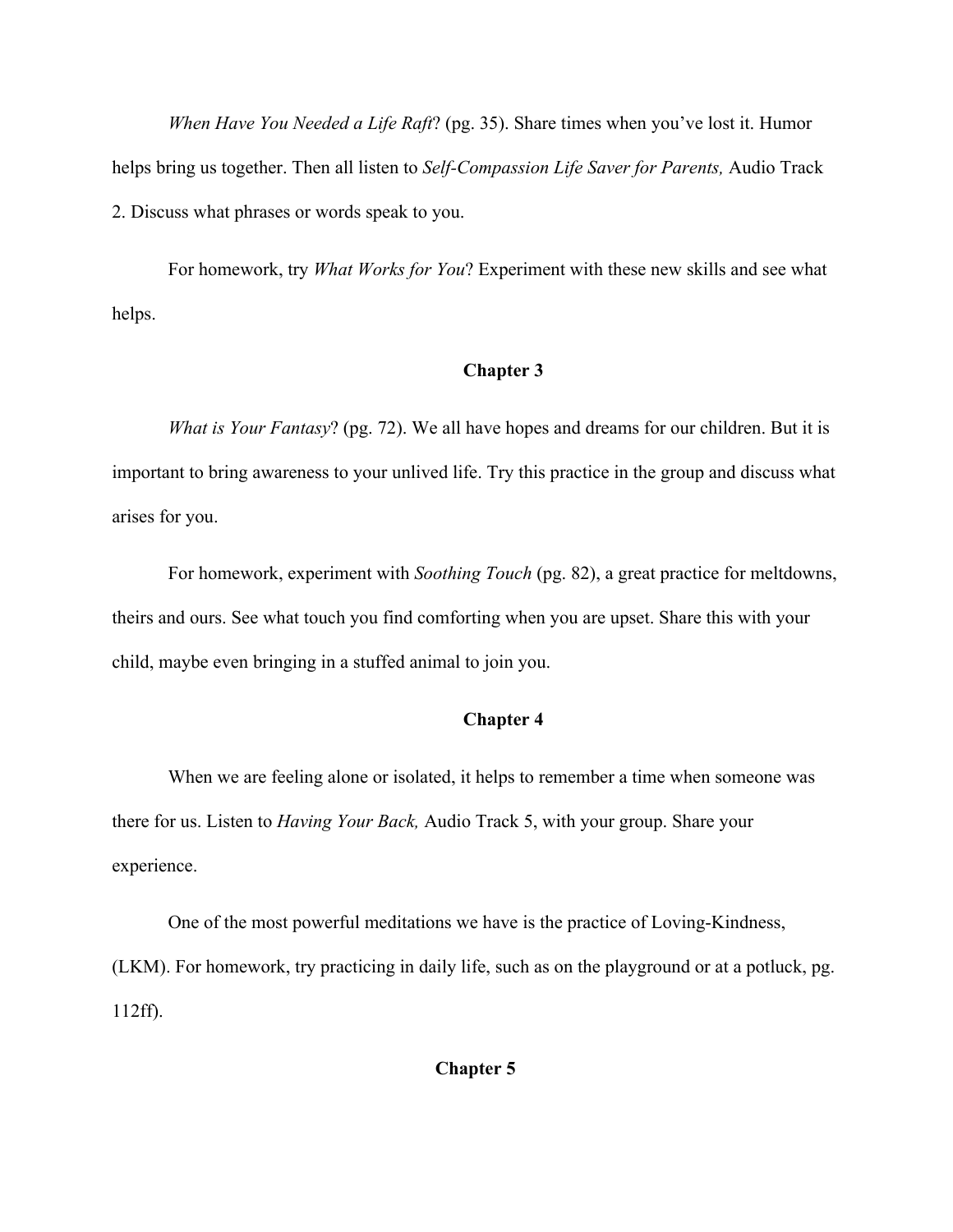We want to control all the events in our lives, but we can't. And we want to control everything for our children, thus the term "snowplow parents." Instead, learn to work skillfully with the *Uncertainties of Parenting*, (Pg. 119). You may want to share with the group what is uncertain (and upsetting) for you now.

For homework, to help manage the difficult emotions that arise, try practicing the *Rain/Hurricane of Self Compassion* (pg. 121-122).

### **Chapter 6**

When there is tension with your partner, think of what couple therapists tell clients, "all couples are incompatible." Don't expect that you are your partner will agree on all aspects of child rearing. In fact, you may disagree on most things. Try *Navigating the Parenting Abyss* (p. 144-145).

See if you can create your own *Mindfulness and Compassion Cocktail* to help get you through the day (pg. 157). Feel free to add your favorite practices.

# **Chapter 7**

Sometimes parenting gets tough. And this is where it helps not to be alone. As a group, practice *What Obstacles Are You Facing*? (p.170) and share what you are dealing with in your life. Almost everyone has something that is challenging.

Having a larger perspective helps enormously. For homework, practice *Sky Gazing* (p. 176), which is a practice you can do as a family or on your own.

### **Chapter 8**